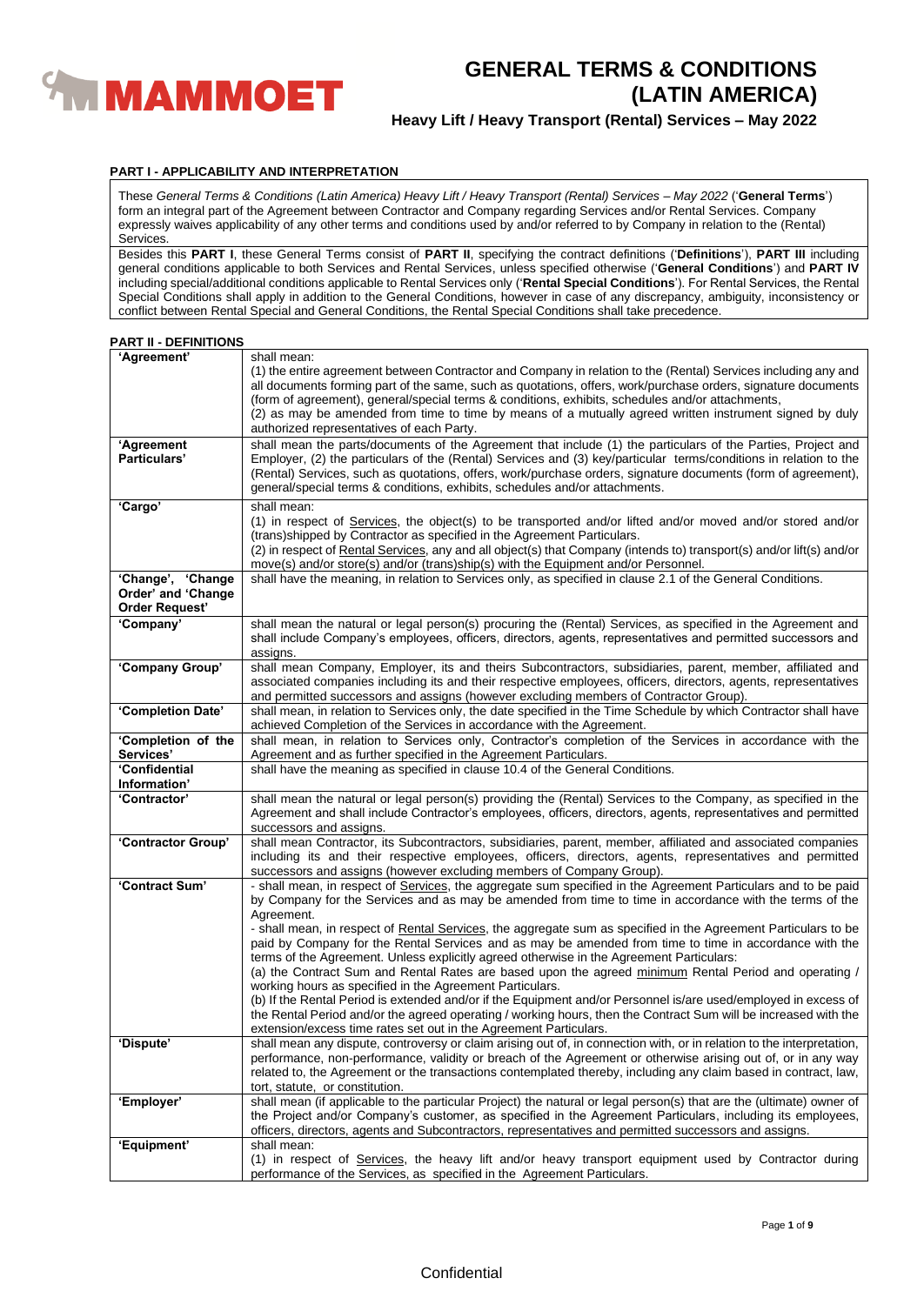

# **Heavy Lift / Heavy Transport (Rental) Services – May 2022**

|                    | (2) in respect of Rental Services, the heavy lift and/or heavy transport equipment rented out to Company, as<br>specified in the Agreement Particulars.                                                                                      |
|--------------------|----------------------------------------------------------------------------------------------------------------------------------------------------------------------------------------------------------------------------------------------|
| 'Force Majeure'    | shall have the meaning as specified in clause 6.4 of the General Conditions.                                                                                                                                                                 |
| 'Inclement         | shall mean, at Contractor's sole discretion, the existence or effects of heavy rain, wind (including but not limited                                                                                                                         |
| Weather'           | to wind at lifting altitude) and/or other climatic conditions (including but not limited to hail, snow, cold, , dust storm<br>and/or extreme high temperature), by virtue of which it is either not reasonable and/or not safe for Personnel |
|                    | and/or Equipment exposed to continue working or which prevents performance of all or part of the Services.                                                                                                                                   |
| Law                | shall mean statutes, acts, ordinances, sub-ordinate legislation, regulations, by-laws, orders, directions, awards<br>and proclamations of any governmental, public or statutory authority in any jurisdiction which affects the<br>Services. |
| 'Original Contract | Shall mean the Contract Sum agreed at the time Contractor and Company entered into the Agreement, hence                                                                                                                                      |
| Sum'               | excluding any increases of the same that may be made from time to time in accordance with the terms of the                                                                                                                                   |
|                    | Agreement (Particulars).                                                                                                                                                                                                                     |
| 'Parties/Party'    | Shall mean Company and Contractor / either Company or Contractor                                                                                                                                                                             |
| 'Personnel'        | shall mean:                                                                                                                                                                                                                                  |
|                    | (1) in respect of Services, the personnel deployed by Contractor during performance of the Services, as specified                                                                                                                            |
|                    | in the in the Agreement Particulars.                                                                                                                                                                                                         |
|                    | (2) in respect of Rental Services, the personnel rented out to Company, as specified in the in the Agreement                                                                                                                                 |
|                    | Particulars.                                                                                                                                                                                                                                 |
| 'Project'          | shall mean the project specified in the Agreement Particulars.                                                                                                                                                                               |
| 'Rental Period'    | shall be at least the minimum rental period for each piece of Equipment and/or each individual Personnel                                                                                                                                     |
|                    | member, all as specified in the Agreement Particulars.                                                                                                                                                                                       |
|                    |                                                                                                                                                                                                                                              |
|                    | Unless agreed otherwise in the Agreement Particulars:                                                                                                                                                                                        |
|                    | (a) The Rental Period for each piece of Equipment and/or each individual Personnel member shall commence                                                                                                                                     |
|                    | on the earlier of (i) the agreed (anticipated) commencement date of the Rental Period (if any) or (ii) the date of                                                                                                                           |
|                    | actual arrival of the Equipment and/or Personnel on Site.                                                                                                                                                                                    |
|                    | (b) The Rental Period for each piece of Equipment and/or each individual Personnel member shall include the                                                                                                                                  |
|                    | period during which the Equipment is assembled and disassembled and shall exclude the period during which                                                                                                                                    |
|                    | the Equipment and/or Personnel is/are transported to/from the Site.                                                                                                                                                                          |
|                    | (c) The Rental Period for each piece of Equipment and/or each individual Personnel member shall end on the                                                                                                                                   |
|                    | later of (i) the agreed (anticipated) end date of the Rental Period (if any) or (ii) the date on which actual                                                                                                                                |
|                    |                                                                                                                                                                                                                                              |
| 'Rental Rate(s)'   | disassembly at Site is achieved and Contractor can commence demobilization from Site.<br>Shall<br>mean<br>the                                                                                                                                |
|                    | by<br>Company<br>rate(s)<br>(regular<br>extension/excess)<br>payable<br>and<br>per                                                                                                                                                           |
|                    | hour/day/week/month/annum/other time period for each piece of Equipment and/or each individual Personnel                                                                                                                                     |
|                    | member, as specified in the Agreement Particulars.                                                                                                                                                                                           |
| 'Rental Services'  | shall mean the rent-out and hire of Equipment and/or Personnel by Contractor and Company respectively and/or                                                                                                                                 |
|                    | ancillary services provided by Contractor for the duration of the Rental Period, all as specified in the Agreement                                                                                                                           |
|                    | Particulars and as may be amended in accordance with the terms of the Agreement.                                                                                                                                                             |
| 'Services'         | shall mean the heavy lift, heavy transport and/or ancillary services/works provided by Contractor, as specified in                                                                                                                           |
|                    | the Agreement Particulars and as may be amended in accordance with the terms of the Agreement.                                                                                                                                               |
| 'Site'             | shall mean:                                                                                                                                                                                                                                  |
|                    | (1) in respect of Services, the location(s) and/or area(s) designated by Company where the Services is/are to                                                                                                                                |
|                    | be performed as specified in the in the Agreement Particulars.                                                                                                                                                                               |
|                    | (2) in respect of Rental Services, the location(s) and/or area(s) designated by Company where the Equipment                                                                                                                                  |
|                    | shall be used, as specified in the Agreement Particulars.                                                                                                                                                                                    |
| 'Subcontractor'    | shall mean, in respect of either Party, a natural or legal person having a direct contract with the respective Party                                                                                                                         |
|                    | or with any other Sub(sub)contractor of the respective Party for the performance of a part of the Services or the                                                                                                                            |
|                    | Project.                                                                                                                                                                                                                                     |
| 'Third Party'      | shall mean a natural or legal person not being (a member of) Company Group or Contractor Group.                                                                                                                                              |
| 'Time Schedule'    | shall mean, in relation to Services only, Contractor's schedule for performance of the Services as specified in                                                                                                                              |
|                    | the Agreement Particulars.                                                                                                                                                                                                                   |

# **PART III – GENERAL CONDITIONS**

# **1. SCOPE OF SERVICES (WORK)**

In consideration for the Contract Sum, Contractor shall perform, provide and/or supply all (Rental) Services, set forth in the Agreement and perform all other obligations as set out in the terms and conditions of the Agreement (Particulars).

**2. CHANGES** (applicable to Services only)

**2.1 Change definitions**

2.1.1 '**Change**' shall mean any (1) change in the quality, quantity or nature of the Services including but not limited to additions, increases, decreases, omissions, removal, alterations, sequence changes and/or (2) Contractor proposed Changes as to accelerate performance of Services and/or achieve efficiency improvements and/or cost reductions and/or (3) change in Law.

'**Change Order**' shall mean a written instrument:

(1) formalizing a Change identified, initiated or required by either Company or Contractor,

(2) mutually agreed between authorized representatives of Company and Contractor,

(3) specifying the scope and details of the Change in the Services,

(4) specifying the amount of the adjustment, if any, in the Contract Sum, and

(5) the extent of the adjustment, if any, to the Time Schedule and/or Completion Date.

'**Change Order Request**' shall mean a written request or proposal for a Change Order submitted by either Company or Contractor and including:

(i) a description of the nature of the Change and the cause(s), event(s) and/or circumstances giving rise to the Change; and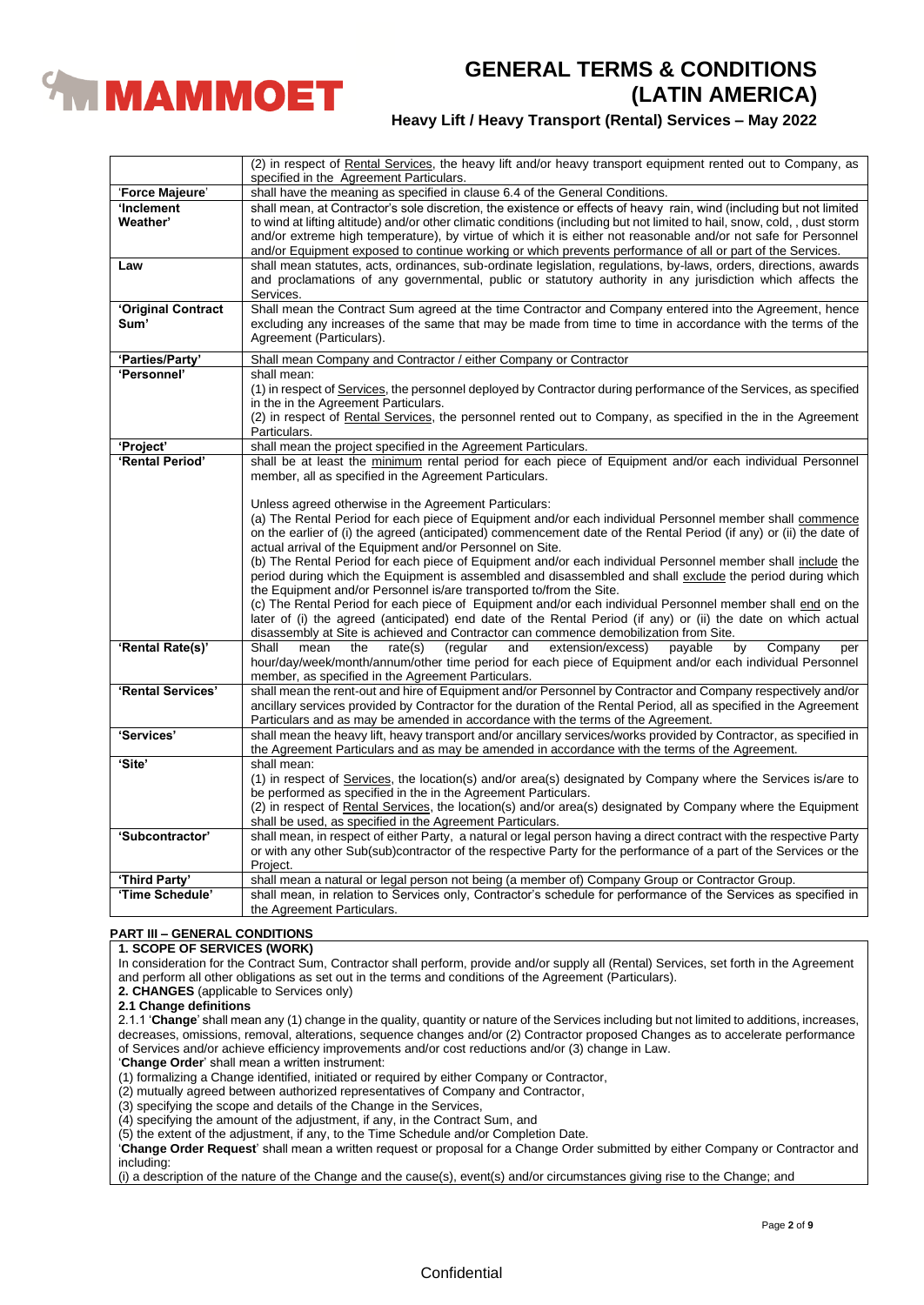

# **Heavy Lift / Heavy Transport (Rental) Services – May 2022**

Sum and/or Time Schedule and/or Completion Date. **2.2 Each Party can submit a Change Order Request** 2.2.1 Company may from time to time, but prior to Completion of the Services and subject to the limitations set in this clause 2, submit to Contractor a Change Order Request in relation to (a) Change(s) in the Services. 2.2.2 Contractor may from time to time, but prior to Completion of the Services, submit to Company a Change Order Request in relation to (a) Change(s) in the Services it has identified. **2.3 Company's and Contractor right to reject a Change Order Request** 2.3.1 Company may reject a Change Order Request submitted by Contractor if and to the extent the Change is necessary to overcome or correct: (i) the adverse consequences of a breach by Contractor of its obligations under the Agreement and/or defect in the Services caused by Contractor; and/or (ii) the adverse consequences of a negligent act or omission of Contractor in relation to the Services. 2.3.2 Contractor may reject a Change Order Request submitted by Company if and to the extent the scope of the Change falls outside the scope of Contractor's normal business activities and/or if other projects of Contractor or its (Sub)contractors will be delayed unreasonably at the sole discretion of Contractor. **2.4 Circumstances entitling Contractor to (request) a Change Order** 2.4.1 The following events and circumstances will in any event entitle Contractor to a Change Order including any adjustment of the Contract Sum and/or Time Schedule and/or Completion Date resulting therefrom: (a) Company's failure to meet its obligations under the Agreement; (b) amendment or additions to documentation, drawings or other information provided by Company; (c) new, additional or deviating instructions, directions and/or acts or failures to act by Company during performance of the Services; (d) delays or disruption caused by Company, Employer and/or any of its/their other (Sub)Contractors; (e) actual ground/subsoil conditions that cannot withstand the ground bearing pressure ('GBP') required for Contractor's equipment (including Cargo weight) used during performance of the Services, as specified by Contractor in the Agreement. In addition, Company shall also indemnify Contractor Group in respect of any and all damages, losses, claims, costs etc. resulting from such insufficient/unsuitable subsoil conditions; (f) the structural integrity of the Cargo is insufficient to safely and efficiently execute the Services and/or is not suitable for the lift and/or transport method used during performance the Services as specified in the Agreement. In addition, Company shall also indemnify Contractor Group in respect of any and all damages, losses, claims, costs etc. resulting from such unsuitability. (g) inaccuracy, incorrectness and/or incompleteness of information and documentation that Company has provided or has caused to be provided to Contractor. (h) Change in applicable laws, site rules and regulations, safety rules and/or regulations impacting performance of the Services; (i) Delays or disruption caused by conditions which, in Contractor's sole opinion, make performance of the Services and/or operation of Contractor's equipment potentially unsafe or potentially hazardous to life or property, including but not limited to operating equipment beyond operating limits specified by manufacturer and Inclement Weather. (j) other events, conditions and circumstances not caused by and/or beyond Contractor's control (including but not limited to Force Majeure events) and/or for which Company is responsible pursuant to this Agreement or at law and/or a change in Law coming into

(ii) to the extent reasonably known by and available to the Party submitting the request at the time of submission, a general

description of the impact of the Change and a specification/substantiation/estimate of the impact of the Change (if any) on the Contract

#### force after the date the Agreement is executed. **2.5 Determination of Contract Sum adjustment**

2.5.1 Adjustments to the Contract Sum on account of a Change in the Services shall be determined by any one or a combination of the listed methods, following the below order of precedence:

(a) in accordance with applicable unit or hourly rates specified in the Agreement for equal or similar Services or subsequently agreed upon;

(b) on a cost-plus basis including a mark-up of fifteen percent (15%) of the aggregate amount.

# (c) by mutual agreement of a (itemized) lump sum;

(d) a fair and reasonable valuation method as may otherwise be agreed between the Parties.

# **2.6 Change Order processing and disputes**

2.6.1 Change Order Requests submitted by Contractor shall be approved, modified or rejected in writing by Company promptly upon submission by Contractor and in no event later than fourteen (14) days after such submission..

2.6.2 If Contractor and Company cannot agree on adjustment of the Contract Sum and/or Time Schedule and or Completion Date and/or on any other aspect of the Change or Change Order Request submitted by Company, Company may, subject to clause 2.3.2, direct Contractor in writing to proceed and execute the Change as requested by Company. In such event:

(a) to the extent the disagreement relates to compensation, Contractor is not obligated to perform the Change until Company has issued a written instruction to proceed to Contractor and granted Contractor a (provisional) Contract Sum adjustment equal to direct costs plus a 15% mark-up for overhead and profit.

(b) the disagreement about the Change (Order Request) shall qualify as a Dispute for which either Party may commence (expedited) dispute resolution in accordance with clause 9.2.2. ('Disputes').

# **2.7 Scope reduction or removal**

2.7.1 Company may only request a Change Order including removal or reduction of parts or items of the Services to the extent such removed of reduced parts or items will not be performed by any other party including Company. Such removal or reduction of Services by Company shall be treated as a (partial) termination of the Agreement and will entitle Contractor to compensation as set out in clause 6.1 ('Termination by Company for its convenience').

# **3. SCHEDULE, SCHEDULE CHANGES AND DELAY**

# **3.1 General**

3.1.1 Contractor shall commence and proceed with performance of the (Rental) Services in accordance with the Time Schedule, agreed Mobilization date(s) and/or Rental Period and (in case of Services) shall complete/provide the Services (or any specified part thereof) on or before the date(s) as specified in the Time Schedule (including the overall Completion Date), subject to extension of time pursuant to clauses 3.3 (Delay or schedule changes not caused by Contractor) and 6.4 (Force Majeure).

**3.2 Company's right to suspend Services or Amend Time Schedule for its convenience**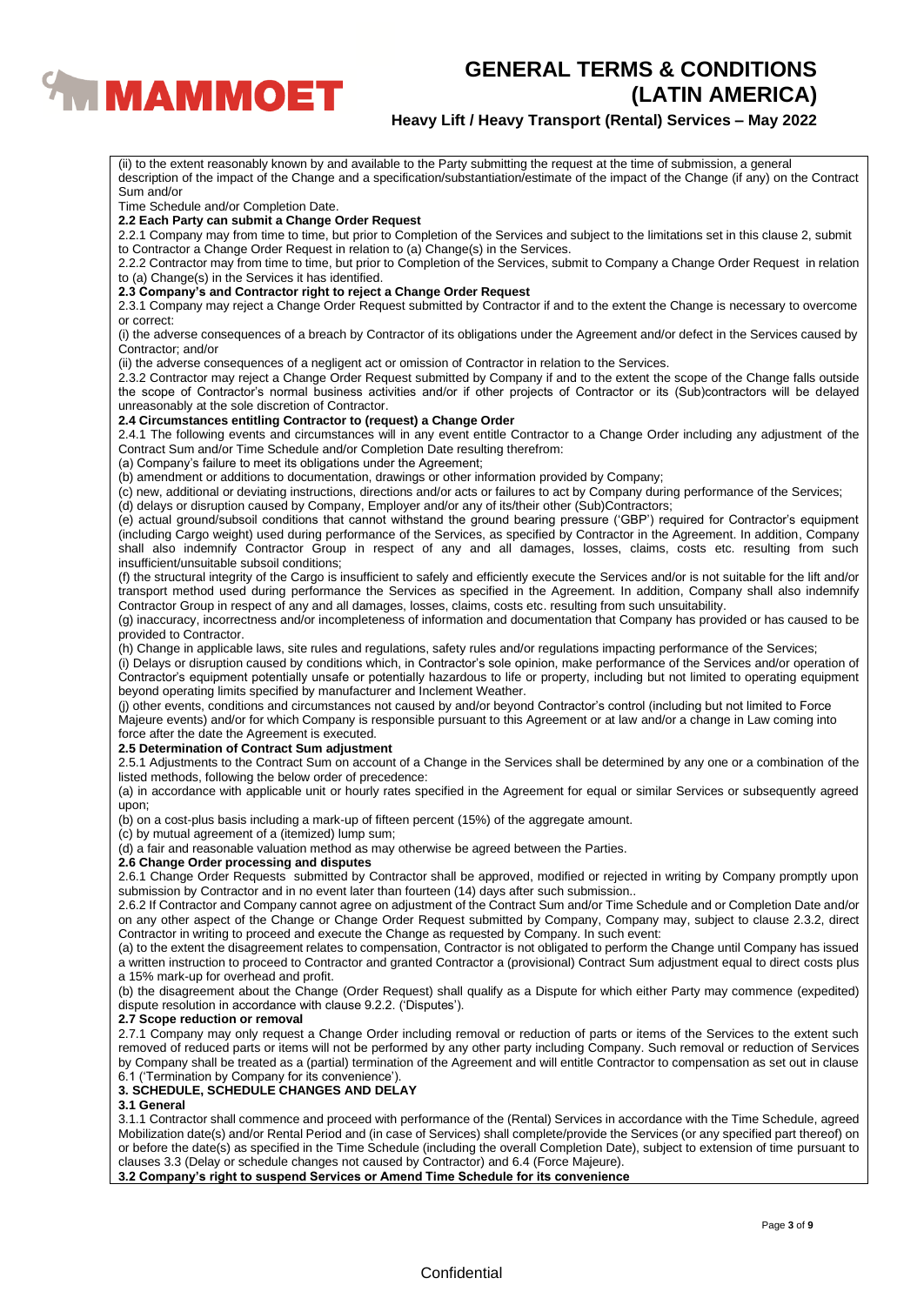

# **Heavy Lift / Heavy Transport (Rental) Services – May 2022**

3.2.1 Company may, at any time, instruct Contractor to suspend the Services or part thereof and/or amend the Time Schedule, for any reason whatsoever by giving notice in writing to Contractor indicating the effective date(s) of suspension. Contractor shall cease the Services on the effective date of suspension as instructed, and in the case of services which cannot be ceased immediately, Contractor shall use reasonable endeavours to cease services as soon as possible.

3.2.2 Company may at any time instruct Contractor to resume the Services by giving written notice to Contractor specifying the effective date of resumption, however subject to a notice period of at least ten (10) days within which Company shall provide an updated Time Schedule to Contractor.

## **3.3 Delay or schedule changes not caused by Contractor – compensation & time extension**

3.3.1 In the event of suspension (including suspension for Company's convenience) or other delay (including Company initiated changes to the Time Schedule) due to circumstances not attributable to Contractor (including but not limited to a lawful suspension of the performance of the Services by Contractor and/or a Change Order event or circumstance as specified in clause 2), Contractor shall be entitled to:

(a) delay compensation in accordance with the applicable prices and (unit) rates set forth in the Agreement Particulars and/or, to the extent such prices and (unit) rates are not available, (b) on a cost-plus basis including a mark-up of fifteen percent (15%) of the aggregate amount; and

(b) extension of time in respect of the Time Schedule (including any intermediary milestones and the Completion Date) equal to the duration of the suspension/delay plus any further extension that may be reasonably necessary as caused by the suspension/delay.

3.3.2 The following shall equally apply to each Party and be subject to clause 2 ('Changes') of the Agreement:

(i) Notification of suspension or other delay not attributable to Contractor

(ii) Submission of a request to the other Party regarding suspension or other delay not attributable to Contractor; and

(iii) Resolution of any disagreement between the Parties about adjustment of the Contract Sum and/or Time Schedule and or Completion Date and/or on any other aspect of the suspension or other delay not attributable to Contractor.

# **3.4 Delay or Schedule changes caused by Contractor – Liquidated Damages**

3.4.1 If due to its negligence Contractor is the sole cause of a failure to complete the Services by the Completion Date or, in case of Rental Services, to mobilize or provide the Equipment and/or Personnel on the agreed date(s) during the Rental Period Contractor shall be liable to pay delay liquidated damages only if such is specified in the Agreement Particulars. Such liquidated damages are to be applied as Company's sole financial remedy for loss or damages arising out of Contractor's failure and be considered as a genuine preestimate of the losses incurred.

3.4.2 In any event Contractor's total aggregate liability in relation to liquidated damages shall be limited to 5% of the Original Contract Sum unless otherwise specified in the Agreement Particulars. Liquidated damages shall be Company's sole remedy for delay and Contractor's failure as specified in clause 3.4.1. In the event that time is at large, quantum of Company's claim for general damages for delay shall be limited to 5% of the Original Contract Sum.

# **4 PRICE, PAYMENT AND TAX**

## **4.1 Contract Sum**

4.1.1 The Contract Sum to be paid for the (Rental) Services, the breakdown of the Contract Sum and the relevant payment terms and conditions are provided in the Agreement Particulars. The Contract Sum is based upon the (scope of) the (Rental) Services and is subject to any Change Order or other amendment in accordance with the Agreement.

## **4.2 Payment**

### 4.2.1Company shall pay:

(a) the (agreed parts of) the Contract Sum plus any applicable taxes, duties etc. as defined in clause 4.2(c) in accordance with the payment (milestone) schedule and within the payment period(s) set out in the Agreement Particulars,

(b) within 30 days from submission of each invoice by Contractor; and

(c) without any withholding of any nature (excluding as required by applicable law). No payment from Company to Contractor shall depend on payment from Employer to Company.

## **4.3 Tax**

4.3.1 The Contract Sum is exclusive of VAT and all other taxes, duties and/or penalties etc. levied by government and/or other authorities in respect of and/or in connection with the Agreement or the Services, with the exception of corporate income tax and/or other tax on income to the extent due by Contractor in accordance with applicable law.

# **4.4 Inflation**

4.4.1 The Contractor may increase the Contract Sum at any time by giving the Company not less than 14 days' notice in writing where there is an increase in the direct cost to the Contractor of supplying the relevant Services and which is due to any factor beyond the control of the Contractor.

# **5 OTHER (RENTAL) SERVICES RELATED CONDITIONS & PRICE ASSUMPTIONS**

## **5.1 Information and documents**

5.1.1 A Party may fully rely on the information and documentation provided by or on behalf of the other Party. Each Party is responsible for the accuracy, correctness and completeness of the information and documentation it has provided or has caused to be provided to the other Party. The providing Party shall indemnify the other Party for any damages, losses, claims, costs etc. which result from the inaccuracy, incorrectness and / or incompleteness of the information and documentation of the providing Party.

5.1.2 (applicable to Services only) Contractor shall, if required by or pursuant to the Agreement and subject to its professional knowledge as a heavy lifting and transport company and subject the scope of the Services, review all documents, drawings, specifications and instructions relating to the Services for discrepancies and errors. However Company is and shall remain responsible for any and all consequences resulting from such discrepancies and errors in documents, drawings, specifications and instructions as received by Contractor from Company.

# **5.2 Permits, compliance with law, quarantine requirements**

5.2.1 Unless specified otherwise in the Agreement, Company is responsible for obtaining, at its own expense, all permits, licences, customs clearance and other approvals required for performance of the Project and/or the (Rental) Services and for getting access to the Site.

5.2.2 Contractor and Company shall comply with all applicable laws, regulations, ordinances and/or other regulatory requirements and instructions of governments.

5.2.3 For the avoidance of doubt, to the extent that Contractor is obliged to comply with any applicable quarantine requirements, this shall qualify as a Change entitling Contractor to a Change Order.

# **5.3 Site accessibility & conditions**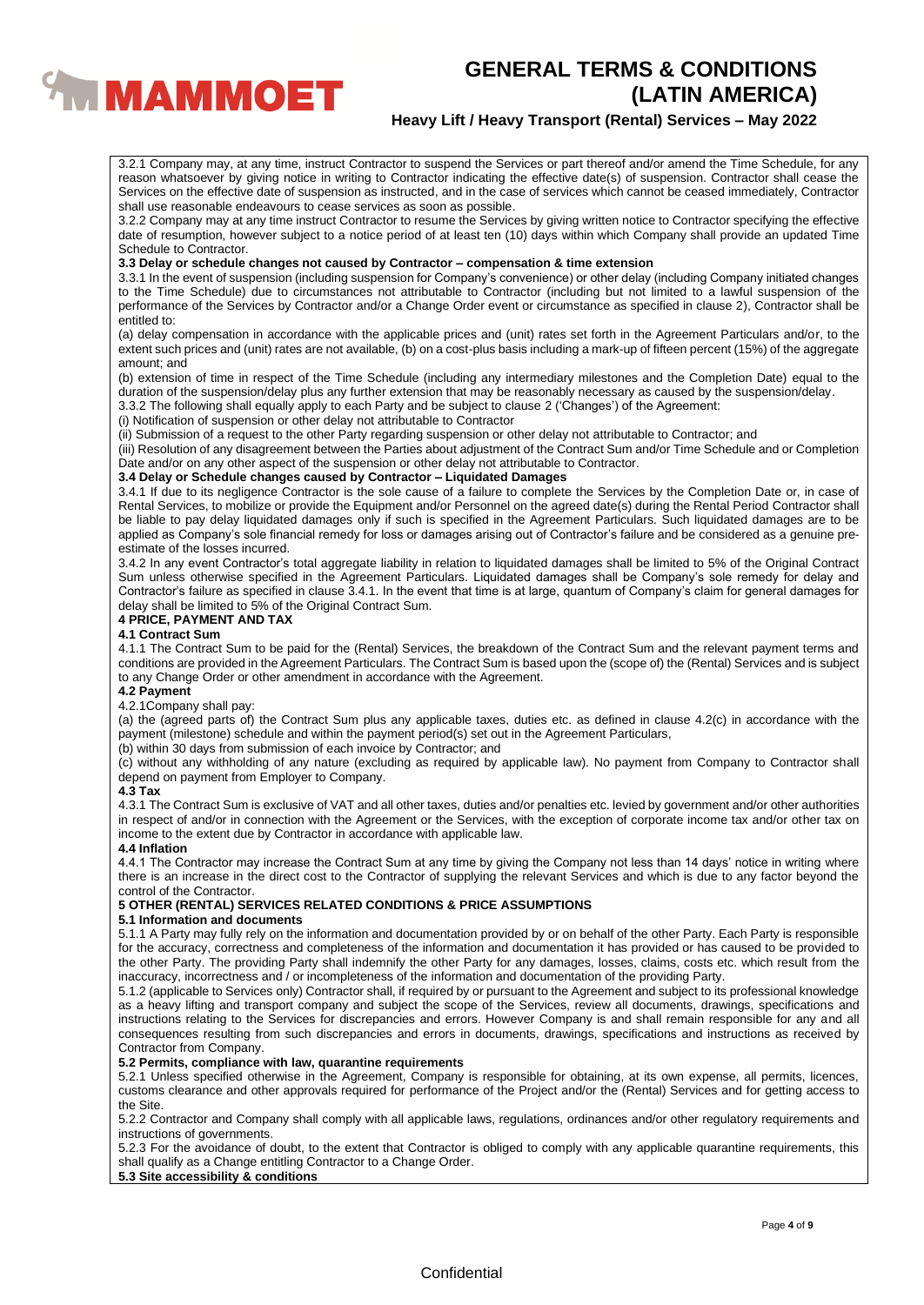

# **Heavy Lift / Heavy Transport (Rental) Services – May 2022**

5.3.1 Company shall ensure that the Site is properly accessible, that Contractor's equipment can be mobilised and/or assembled properly and safely to, on and from the Site and that the (Rental) Services can start on the agreed date and can be performed without interruption or hindrance.

5.3.2 Company shall further provide good working conditions at the Site (in particular with regard to health and safety) and ensure that such conditions comply with all local regulations and requirements.

**5.4 Professional / independent performance of Services** (applicable to Services only)

5.4.1 Contractor shall exercise all reasonable skill, care and diligence in the performance of the Services and shall carry out all its responsibilities in accordance with recognized professional standards.

5.4.2 Contractor shall have the sole control over the means and methods required for performance of the Services. Contractor shall plan and execute the Services as it suits the Contractor best, provided that the Contractor complies with the Time Schedule and reasonable instructions of the Company in accordance with the provisions of the Agreement.

#### **5.5 Safety First**

5.5.1 Notwithstanding anything to the contrary in the Agreement the Contractor shall in any event not be required to undertake any activities or comply with any instruction or direction, which are reasonably deemed by the Contractor to be unsafe or potentially hazardous to life or property.

#### **5.6 Cargo**

5.6.1 Unless specified otherwise in the Agreement, Company is responsible for providing Cargo hoisting, anchor, jacking and/or lashing points with a capacity/strength that is sufficient for efficient and safe performance of the Services or, in case of Rental Services, efficient and safe performance of the activities Company intends to execute with the Equipment. Company shall further be responsible for Cargo packaging.

5.6.2 Company shall ensure that the Cargo, in all aspects including but not limited to structural integrity, centre of gravity, weight and/or design, is suitable and able to withstand the forces and/or manipulation resulting from the agreed method for performance of the Services (e.g. lifting, transportation, jacking and/or sliding) or, in case of Rental Services, for the activities Company intends to execute with the Equipment.

## **5.7 Warranty and defects** (applicable to Services only)

5.7.1 Contractor warrants that it shall use good workmanship and perform the Services in accordance with the provisions of the Agreement. Notwithstanding and due to the nature of the Services it is expressly agreed that Contractor is not responsible for works of repair, reconstruction, re-testing, and rectification and shall not make good defects, imperfections or other faults as may occur after completion of (an intermediary milestone of) the Services.

# **6 SUSPENSION / TERMINATION / CANCELLATION**

# **6.1 Termination by Company for its convenience**

6.1.1 Company may, at any time, cancel or terminate the Agreement, for any reason whatsoever and at its own convenience by giving notice in writing to Contractor indicating the effective date of the termination.

6.1.2 In the event of termination or cancellation of the Agreement in accordance with this clause 6.1 Company shall pay to Contractor (a) the value of the (Rental) Services performed up to and including the effective date of the termination, (b) agreed demobilisation fees plus all reasonable cost incurred by Contractor as a result of the termination/cancellation and (c) a fee of 25% of the remaining terminated non-performed value of the Services or, in case of Rental Services, the sum as specified in the Agreement Particulars to be paid by Company for the remaining terminated part of the agreed minimum Rental Period. To the extent applicable and possible such value and costs shall be calculated by applying the pricing/rates included in the Agreement.

## **6.2 Termination by Company for Cause (Contractor's default/breach)**

6.2.1 If Contractor breaches any material obligation it has assumed in the Agreement and does not cure such violation within thirty (30) days ('Cure Period') following written notice of such breach from Company to Contractor to be issued within 10 days of the date of the breach, then Company may terminate the Agreement by giving ten (10) days' written notice to Contractor. ln the event that such breach is not reasonably susceptible to cure within thirty (30) days, Contractor's Cure Period shall be extended to a maximum of ninety (90) days, unless otherwise agreed to by Company in writing.

6.2.2 In the event of termination for cause Company shall pay Contractor the value of (Rental) Services performed less any direct and reasonable costs incurred as a result of having the (Rental) Services performed by a replacement Subcontractor.

# **6.3 Suspension / Termination by Contractor for Cause (Company's default/breach)**

#### 6.3.1 If:

(a) Company has failed to pay Contractor for the (Rental) Services for a period of fifteen (15) days after the date such payment is due under the Agreement, and/or

(b) Company is in breach of any of its other material obligations assumed under the Agreement and it does not cure such breach within thirty (30) days following written notice of such breach from Contractor to Company, and/or

(c) the Services or the Project, in whole or substantial part, is stopped for a period of sixty (60) consecutive days through no act or fault of Contractor,

then without prejudice to any other rights and remedies that Contractor may have under or pursuant to the Agreement (provided by law or in equity), the Contractor may give Company ten (10) days' written notice' ('Suspension Notice') of such breach or default and, in the event such breach, failure or default is not cured within such ten (10) day time period, Contractor may suspend performance under the Agreement.

6.3.2 If such breach, failure or default is not cured by Company within twenty (20) days from the date of the Suspension Notice, Contractor may terminate from the Agreement and shall be paid, in each case without duplication: (i) the amounts, fees and costs as specified in clause 6.1 (Termination for Company's convenience) plus (ii) any further losses or damages incurred by Contractor and not expressly waived pursuant to the Agreement.

# **6.4 Force Majeure**

6.4.1 Force Majeure' shall mean circumstances, conditions and/or events, which are beyond the reasonable control of either Party and that could not be foreseen at the time the Agreement was entered into, occurring in the absence of any fault of negligence of any Party and which cannot be avoided or prevented through the adoption of reasonable measures, which temporarily or permanently prevent the performance of any obligation (with the exception of payment obligations) under the Agreement, including but not limited to industry wide or regional strikes, substantial supply chain disruptions and labour disturbances, (not including the personnel of the Group of the affected Party), cyber security related events, mutinies, quarantines, epidemics, pandemics, wars (whether declared or undeclared), acts of terrorism, blockades, embargo's, riots, civil disturbances, civil wars, fires, storms and/or other weather conditions and/or other acts of nature. Inclement Weather that is not abnormal for the Site shall not qualify as Force Majeure.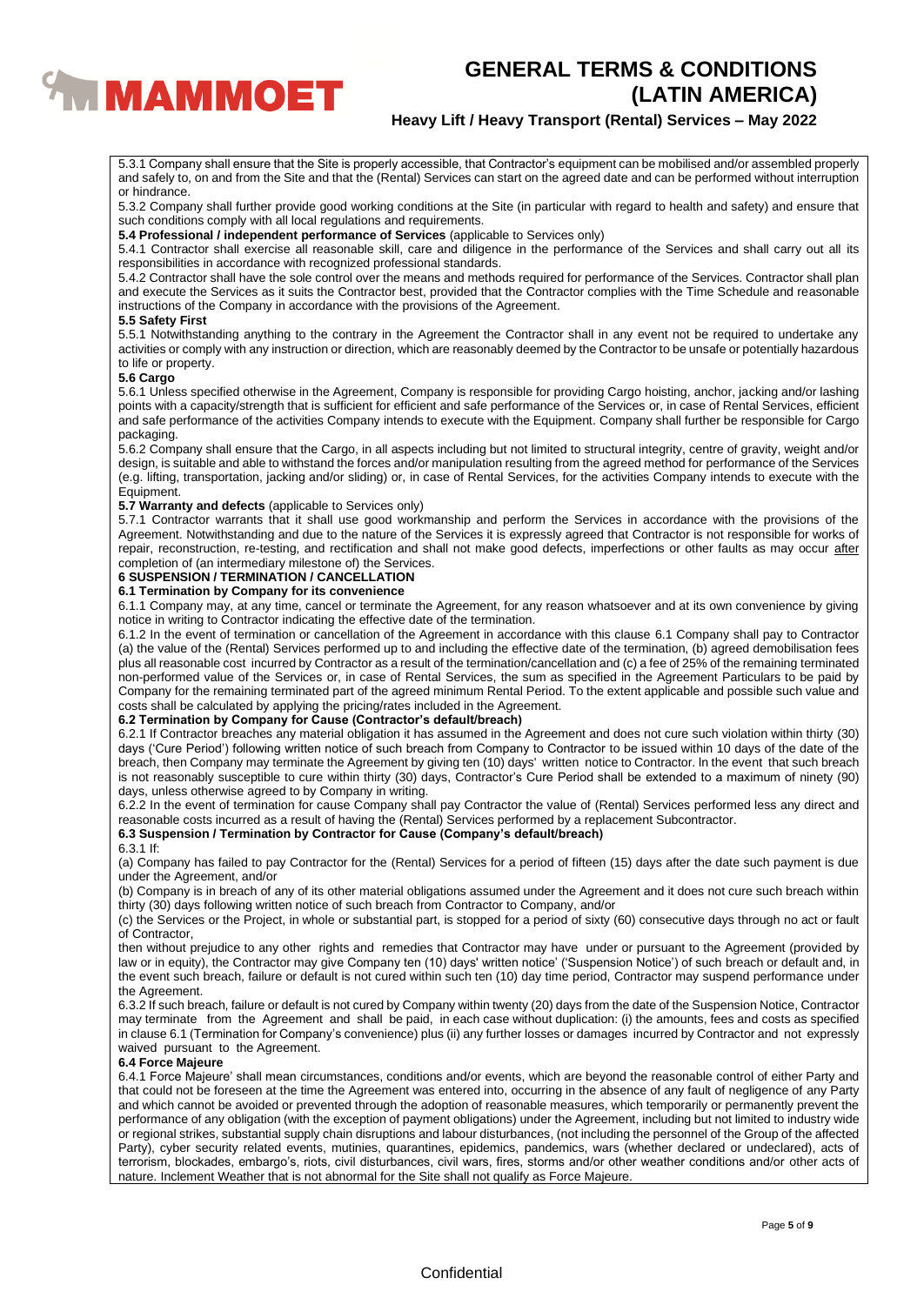

# **Heavy Lift / Heavy Transport (Rental) Services – May 2022**

6.4.2 In the event that the performance of obligations under the Agreement is temporarily prevented due to a Force Majeure occurrence, the Force Majeure occurrence will only have the effect of deferring the performance of those obligations (excluding payment obligations), and shall not serve to relieve any party of other obligations under the Agreement.

6.4.3 Promptly upon the occurrence of Force Majeure, the affected Party shall give written notice to the other Party, citing the Force Majeure event, the effect of this event upon the party's contractual obligations, and the extent of mitigation action taken. The affected Party shall make all reasonable effort to mitigate and reduce to a minimum the effects of the Force Majeure.

6.4.4 In case of Force Majeure, the Contractor shall be granted such time extension – and accordingly the Time Schedule and Completion Date or, in case of Rental Services the Rental Period, shall be adjusted - as is reasonably necessary to reflect the effect of the delay.

6.4.5 Unless agreed otherwise in writing, either Party will be allowed to terminate the Agreement in case of a Force Majeure event lasting fifteen (15) days or more. In the event of such termination Company shall only be obliged to pay the value of the Services performed and all reasonable direct cost (including demobilisation costs) incurred as a result of this termination. To the extent applicable and possible such value and costs shall be calculated by applying the pricing/rates included in the Agreement.

#### **7 LIABILITY & INDEMNITY 7.1 General liability basis**

7.1.1 Contractor shall only be liable for any damage, loss, injury, expense and/or cost of any kind if and to the extent such damage, loss, injury, expense and/or cost is caused by negligent errors, acts, omissions or breach of contract by Contractor and/or any of its Subcontractors.

## **7.2 Limitation of aggregate liability**

7.2.1 Except for the gross negligence or wilful misconduct on the part of Contractor and further to the fullest extent permitted by applicable law, Contractor's total aggregate liability whether in contract, in tort (including but not limited to negligence), for breach of statutory duty, in restitution, in law or in equity or for any cause of action whatsoever arising under or in connection with the Agreement for loss, damage, damages, cost, expense, expenses, disbursements, liability (including in respect of any fine or penalty) interest and costs, whether direct or indirect, present or future, actual or contingent, fixed or unascertained shall be limited to 50% of the Original Contract Sum. Company shall indemnify, defend and hold harmless Contractor Group for all damages, losses, claims, costs, liability etc. of Company Group exceeding the above mentioned limitation.

## **7.3 Exclusion consequential loss liability**

7.3.1 Notwithstanding any of the indemnities and liabilities specifically referred to elsewhere in the Agreement, neither Party shall be liable, whether in contract, in tort (including but not limited to negligence), for breach of statutory duty, in restitution, in law or in equity or for any cause of action whatsoever arising under or in connection with the Contract, for any loss of profit or anticipated profit, loss of revenue, loss of turnover, loss of opportunity, loss of production, loss of use, loss of business, or any consequential or indirect losses whatsoever. Any loss or damage, as mentioned in this article, of Company Group shall be deemed loss or damage of Company. Any loss or damage, as mentioned in this article, of Contractor Group shall be deemed loss or damage of Contractor. Each party shall indemnify, defend and hold the other party harmless accordingly.

# **8 INSURANCE**

#### **8.1 Contractor and Company provided standard insurance**

8.1.1 Each Party shall at its sole cost take out and maintain during the existence of the Agreement and the Services the following insurances:

(a) **Workers' Compensation and Employer's Liability** Insurance for its own personnel as prescribed by applicable laws

(b) **Commercial General Liability** (third party bodily injury and third party property damage) insurance with a coverage limit of USD 3,000,000 (three million USD) being a combined single limit per occurrence.

(c) **Automobile Liability** Insurance for the equipment that is owned, leased or hired by the Party (covering bodily injury and property damage) with limits of USD \$2,000,000 (two million USD) per occurrence.

(d) any other insurance required by the applicable law.

# **8.2 All-risk insurance provided by Company (CAR/Cargo insurance)**

8.2.1 Company shall take out and maintain, at its/their sole cost, or shall procure that any other member of the Company Group shall take out and maintain, for the duration of the Agreement and the Project, insurance(s) adequately covering at least physical loss or damage caused to or respectively caused by the Cargo at the Site and/or during transportation and/or (temporary) storage. Company shall also maintain (or arrange that its Group shall maintain) appropriate insurance covering damage to or loss of any other Site installations or other property owned by or otherwise in the care custody and control of Company Group such as but not limited to permanent construction and/or existing facility. These insurances shall in any event be primary to the insurances taken out by Contractor Group. The insurance policy provided by Company and/ any member of the Company Group shall be endorsed to waive subrogation against the Contractor Group. All policies of insurance provided by Company or Company Group shall name the Contractor and Contractor Group as additional insured.

# **8.3 All-risk insurance provided by Contractor (Equipment insurance)**

8.3.1 Contractor shall at its sole cost take out and maintain during the existence of the Agreement and the Services Equipment insurance for the Equipment that is owned, leased or hired by the Contractor in an amount of the full replacement value.

# **8.4 Waiver of subrogation / naming as co-insured / insurance certificates**

8.4.1 The insurances taken out by each Party in accordance with clause 8.1 and 8.3 shall be endorsed to waive subrogation against the other Party and its respective Group and (except for the Workers' Compensation and Employer's Liability Insurances) will name the other Party and its respective Group as additional insured. The waiver of subrogation and the naming as additional-insured however only apply to the extent that the respective Party has assumed any liabilities under the Agreement. Each Party shall issue certificates of insurances to evidence the existence of the insurances.

## **8.5 Liability for insurance deductible**

8.5.1 A Party shall pay or reimburse the other Party for deductibles on the insurance policies taken out by the other Party to the extent that its negligence or fault under the Agreement gave rise to any claim on such policies. The liability to pay or

reimburse the deductible amount shall be limited USD 100,000 (one hundred thousand USD) per occurrence).

## **9 GOVERNING LAW AND DISPUTE RESOLUTION**

## **9.1 Governing law**

9.1.1 The Agreement will be governed by and construed in accordance with laws in force in the location of the invoicing office of the Contractor.

**9.2 Disputes**

9.2.1 A Party may notify the other Party in writing that a Dispute has arisen. The Parties will, in the first instance, attempt to resolve the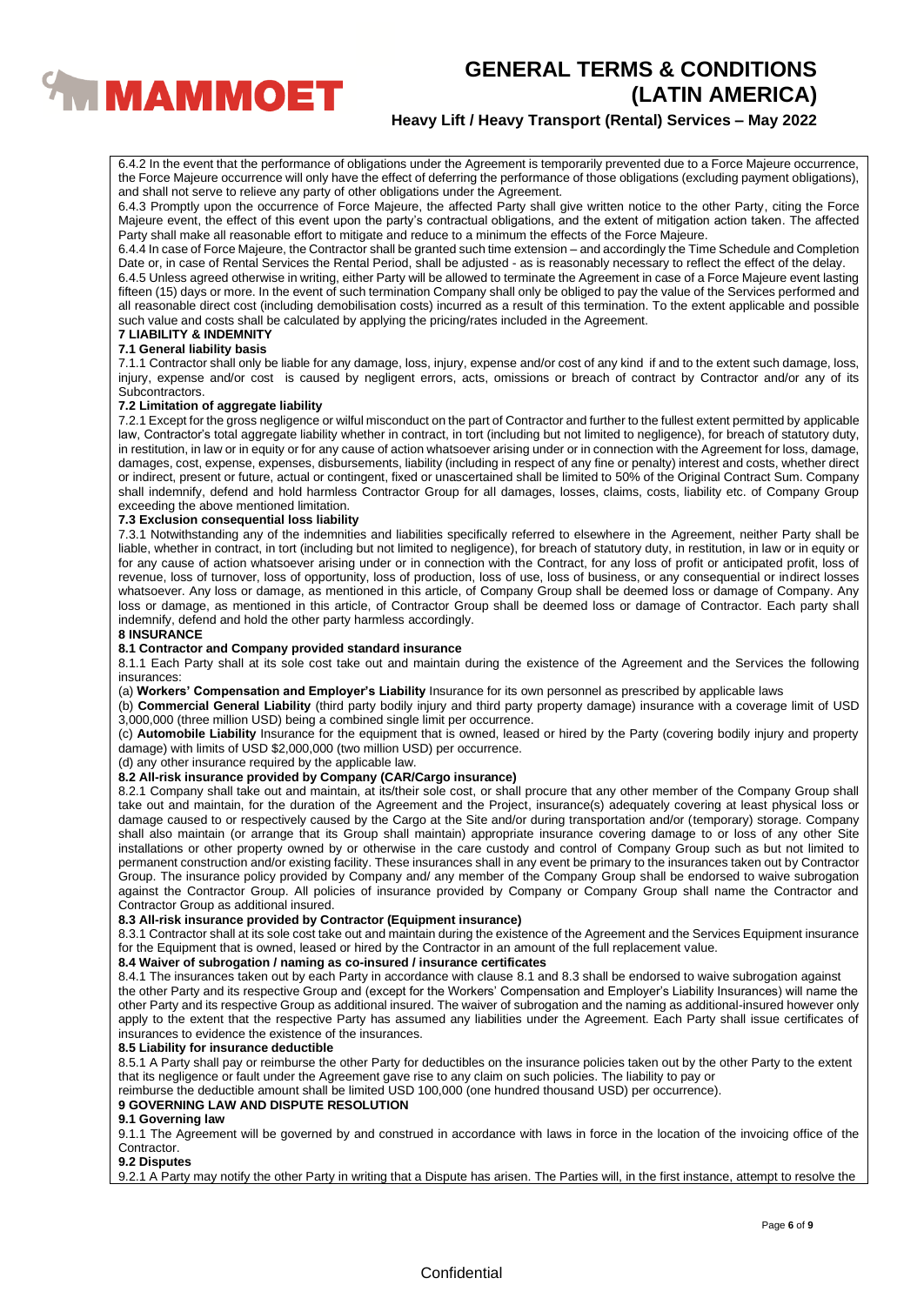

# **Heavy Lift / Heavy Transport (Rental) Services – May 2022**

Dispute by entering into good faith negotiations. If, within thirty (30) days from the date of notification, the Parties do not reach agreement on the resolution of the dispute, each Party may refer such dispute to arbitration as set out in clause 9.2.2.

9.2.2 All disputes arising out of or in connection with the Agreement that are not resolved in accordance via good faith negotiations in accordance with clause 9.2.1 shall be finally settled under the Rules of Arbitration of the International Chamber of Commerce by three arbitrators: one appointed by Contractor, one appointed by Company and one appointed by the other two arbitrators. The seat, or legal place, of arbitration shall be the location of the invoicing office of Contractor.

9.2.3 Nothing contained in the clauses 9.2.1 and 9.2.2 shall be construed to prohibit any Party from making an application to any court of competent jurisdiction for an order of specific performance, including but not limited to payment for undisputed invoices owed by Company to Contractor, or for other injunctive or equitable relief as long as the arbitral tribunal contemplated in this Section 9.2.1 has not yet been formed.

# **10 MISCELLANEOUS**

## **10.1 Notices**

10.1.1 All notices, demands, claims or other communication under the Agreement to the Parties shall be in the English language and shall be considered to have been duly given or made when delivered in writing by registered mail, email or a courier to the Party and addressed to the person(s) and address(es) specified in or pursuant to the Agreement or, in the absence thereof, when delivered via courier to the Party's registered office address or another address specified by the receiving Party in writing.

#### **10.2 Business ethics and anti-bribery**

10.2.1 Each Party agrees, in its performance of its obligations under the Agreement, to comply, and to cause its affiliated companies to comply, with all applicable laws, including any and all international rules and regulations related to bribery issues (such as but not limited to *Chapter VII 'Combatting Bribery, Bribe Solicitation and Extortion', Article 1 of the OECD Guidelines for Multinational Enterprises*) and EU and U.S. Trade Sanctions and Export Control Laws.

10.2.2 Neither Party shall knowingly take any action that would cause the other Party to be in violation of any applicable laws. Further, each Party shall immediately notify the other Party if such Party has any information or suspicion that there may be a violation of any applicable laws in connection with the performance of activities under the Agreement.

## **10.3 Intellectual Property**

10.3.1 All documentation is and will remain the property of the Party that has supplied it to the other Party.

10.3.2 All intellectual property rights related to information and/or documents provided in relation to the Project or Services and as may be further defined in the Agreement Particulars ('**Intellectual Property**'), if any, are and will remain vested in the Party that has supplied the documents and/or information to the other Party.

10.3.3 Any concept, product, process (patentable or otherwise), copyrightable material (including without limitation documents, specifications, calculations, maps, sketches, notes, reports, data, models, samples, drawings, designs, videos and electronic software) or other information first conceived, reduced to practice or created by any member of Contractor Group in the performance of the Services (and with respect to any subcontractors, their respective scope) under this Agreement (collectively, 'Work Product') shall be the property

of the Contractor. Title shall have passed principally upon the earliest of conception, reduction to practice or creation, as applicable, whether or not delivered to the Contractor at the time of conception, reduction to practice or creation.

10.3.4 Each Party shall indemnify, protect, defend and hold harmless the other Party for any and all damages, losses, claims, actions or proceedings arising out of any patent infringement by that Party and in relation to the Services, including but not limited to reimbursement of royalties or similar charges paid by the other Party.

## **10.4 Confidential Information**

10.4.1 '**Confidential Information**' shall mean any and all information disclosed (whether orally, in writing or by any other means) by the disclosing Party to the receiving Party, whether before or for a period of 5 years after the date of the Agreement, whether marked confidential or by its nature to be reasonably deemed confidential, including but not limited to information relating to that Party's operations, processes, plans or intentions, production information, know-how, copyrights, design rights, trade secrets, market opportunities, business affairs, but shall not include any part of such information which:

(a) is in or comes into the public domain in any way without breach of the Agreement by a receiving Party or any person to whom it makes disclosure; or

(b) the receiving Party can show:

(i) was in its possession or known to it by being in its use or being recorded in its files prior to receipt from the disclosing Party and was not acquired by the receiving Party from the disclosing Party under an obligation of confidence; or

(ii) to have been independently developed by the receiving Party without recourse to the Confidential Information; or

(iii) the receiving Party obtains or has available from a source other than the disclosing Party without breach by the receiving Party or such source of any obligation of confidentiality or non-use.

10.4.2 In relation to Confidential Information received from the other Party or from a third party on behalf of the other Party, the disclosing Party and the receiving Party agree as follows:

(i) To treat the Confidential Information in confidence and to use it only for the purpose of the Agreement and performance of Services provided hereunder;

(ii) Not to copy or write down any part of the Confidential Information except as is reasonably necessary for the for the purpose of the Agreement and performance of Services provided hereunder;

(iii) To disclose the Confidential Information only to its directors, officers and employees (including directors, officers and employees of the receiving Party's Group) that need to know the Confidential Information for the purpose of the Agreement and performance of Services provided hereunder;

(iv) To treat the Confidential Information with the same degree of care and with sufficient protection from unauthorised disclosure as the receiving Party uses to maintain its own confidential or proprietary information.

10.4.3 Subject to applicable data preservation law, at the request of the disclosing Party the receiving Party shall promptly return all documents, materials and records and all copies of the Confidential Information to the disclosing Party and permanently delete any such Confidential Information from any electronic storage media or memory;

10.4.4 Notwithstanding the foregoing, each Party may disclose Confidential Information to the extent required by law or court order, provided that the originally disclosing Party receives written advance notice of the requested disclosure promptly and has a reasonable opportunity to object to the disclosure and seek a protective order prior to the receiving party making such disclosure. The obligations of this paragraph 10.4 shall survive the termination of the Agreement.

# **10.5 No assignment / transfer**

10.5.1 The Agreement shall be binding upon and inure to the benefit of the parties hereto and their respective permitted successors and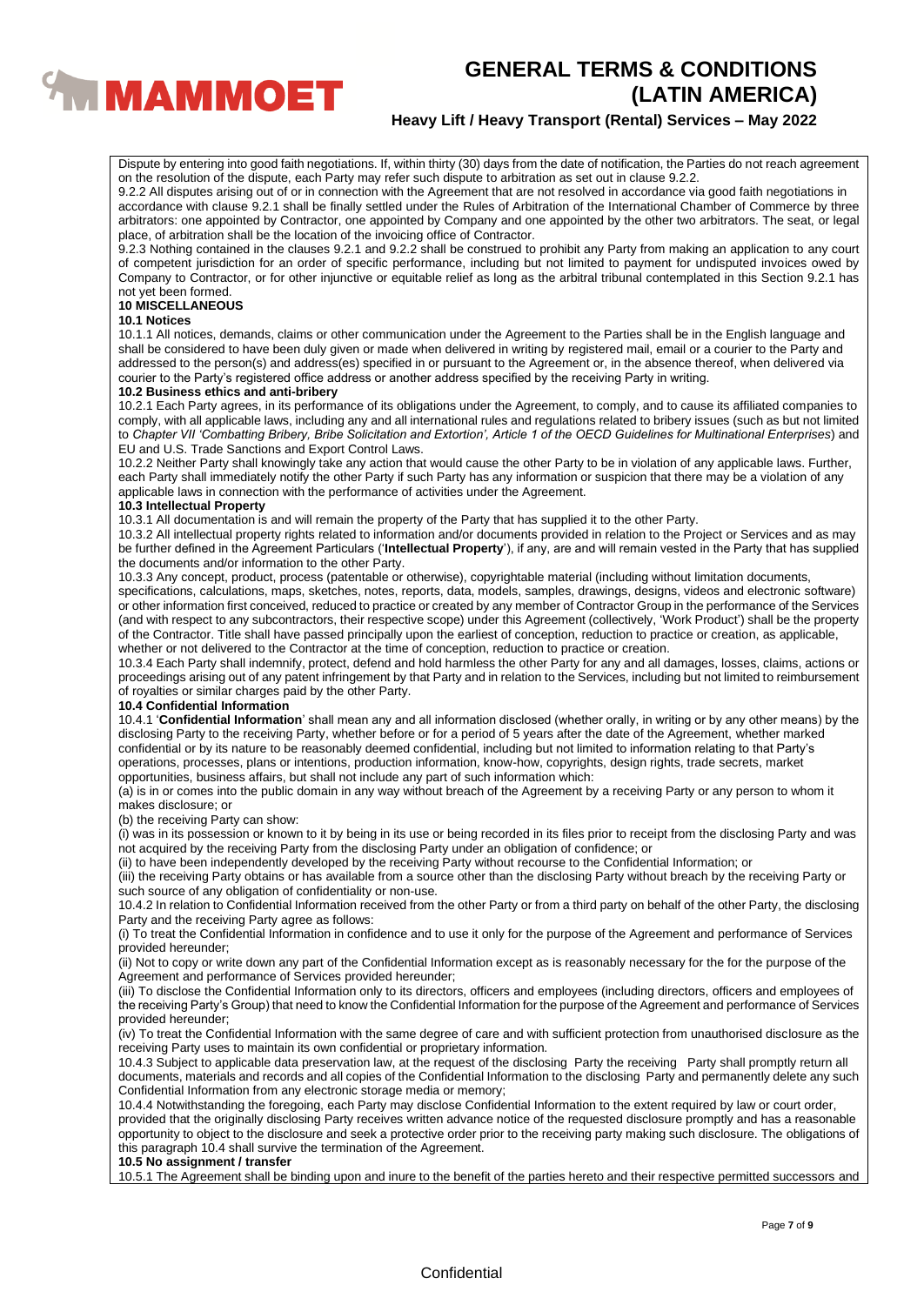

# **Heavy Lift / Heavy Transport (Rental) Services – May 2022**

assigns. No party shall have the right to assign, transfer, pledge, encumber or otherwise affect its obligations and rights under the Agreement (hereafter, collectively, '**Assign**') without the written consent of the other party, which may be granted or withheld in its sole discretion.

10.5.2 Any attempt by any of the parties to assign any of its obligations and rights hereunder, without such consent, shall be void and without effect and shall not affect its obligations under the Agreement.

## **10.6 Entire agreement**

10.6.1 The Agreement constitutes the entire agreement and understanding of the Parties and supersedes all prior written or oral agreements or understandings with respect to the subject matter hereof.

## **10.7 Partial invalidity**

If any term, covenant, condition, or provision of the Agreement or the application thereof to any person or circumstance shall to any extent be invalid or unenforceable, the remainder of the Agreement or application of such term or provision to persons or circumstances other than those as to which it is held to be invalid or unenforceable shall not be affected thereby and each term, covenant, condition, or provision of the Agreement shall be valid and shall be enforceable to the fullest extent permitted by law.

## **PART IV – RENTAL SPECIAL CONDITIONS**

## **1 EQUIPMENT RENTAL SPECIFIC CONDITIONS**

# **1.1 Condition of Equipment upon delivery and return**

1.1.1 Upon delivery, the Equipment will be of good quality, in good working order, properly serviced and in good maintenance, free of defects and fit to operate within its Specifications and Capacity.

1.1.2 Parties will jointly inspect the condition of the Equipment immediately upon delivery on Site after which a written inspection report will be confirmed between Parties in writing. Any visible defects must be reported to Contractor during the inspection, failing which Company shall be deemed to have received the Equipment without any visible defects.

1.1.3 Company shall return the Equipment in the same condition that existed at the time of delivery to Company, ordinary wear and tear Excepted, failing which Company shall compensate Contractor for all reasonable costs or damages incurred due to non-compliance with this clause 1.1.3

#### **1.2 Equipment use**

1.2.1 Company may only use the Equipment on the Site and in accordance with the Equipment Specifications and Capacity and (if provided by Company) only by use of properly qualified and trained personnel.

1.2.2 Company may not in any way rent or sub-rent the Equipment and/or grant any rights, of whatever nature, to or in the Equipment to any Third Party or any other member of Company Group.

# **1.3 Equipment ownership rights**

1.3.1 Contractor retains all ownership rights in the Equipment and Company shall not take any action inconsistent with the Contractor's ownership of the Equipment, including any sale, transfer, modification, or encumbrance thereof or any attempt to take any such actions. Company shall give Contractor immediate written notice as soon as it becomes aware that any piece of Equipment may be - or has actually been - seized or shall/has become affected by similar measures, (to be) taken by any party.

1.3.2 Contractor is entitled at all times to replace Equipment (pieces) provided the replacement Equipment is of equal or better quality and further provided that such replacement shall not materially (adversely) impact Company's work schedule.

## **1.4 Mobilization and demobilization**

1.4.1 Unless specified otherwise in the Agreement Particulars, Contractor shall, at Company's cost as specified in the Agreement Particulars be responsible for mobilisation and demobilisation of the Equipment.

1.4.2 If and to the extent mobilisation and/or demobilisation is carried out by Company Group, Company shall at the end of the Rental Period (or extension thereof), or immediately upon the termination of the Rental Period if that is earlier, return the Equipment to the delivery location or any other location as directed by Contractor.

## **1.5 Consumables, maintenance and repair**

1.5.1Unless otherwise agreed in the Agreement Particulars:

(a) The Rental Rates and Contract Sum exclude consumables such as water, power, electricity, gas-oil, lubricants and/or temporary nuts and bolts, and the supply of such items is all solely Company's responsibility (at its own cost).

(b) Contractor shall perform the non-regular maintenance and repair of the Equipment. Company may not, without prior permission in writing from Contractor, perform any non-regular maintenance and repair of the Equipment.

(c) Company shall bear the costs of all repair and/or maintenance of Equipment needed during the Rental Period and until redelivery to Contractor, including but not limited to costs of labour, materials, travelling expenses and transportation costs, unless the repair or maintenance is due to negligent acts and/or omissions by the Personnel (provided by Contractor) or due to internal defects in the Equipment, regardless if during use or during return.

## **1.6 Liability and indemnity**

1.6.1 Company shall be liable for any damage, loss, injury, expense and/or cost of any kind if and to the extent such damage, loss, injury, expense and/or cost is caused by negligent errors, acts, omissions or breach of contract by Company and/or any of its Subcontractors. **1.7 Insurance**

1.7.1 Company shall at its sole cost take out and maintain during the Rental Period, for the Equipment that is leased or hired by the Company, all risk insurance in an amount of the full replacement value. The insurance shall name Contractor as loss payee, be endorsed to waiver subrogation against the Contractor Group and name the Contractor Group as additional insured. The Company shall issue a certificate of insurances to evidence the existence of the insurance.

## **2 PERSONNEL RENTAL SPECIFIC CONDITIONS**

## **2.1 Personnel – Company provided**

2.1.1If and to the extent operation of the Equipment will be undertaken by Company Group, Company shall ensure that the personnel operating the Equipment is fully qualified, licensed and skilled to do so. Company shall indemnify and hold harmless Contractor Group from claims, liabilities, costs, damages and expenses of every kind and nature resulting from all acts and omissions of such personnel, whether employed by Company or not.

# **2.2 Personnel – Contractor provided**

2.2.1 If and to the extent operation of the Equipment will be undertaken by Personnel, Contractor shall ensure that the Personnel is fully qualified, licensed and skilled to do so. Such Personnel shall however at all times be deemed borrowed servants and shall perform any work under the supervision, direction and control and on behalf of Company. Contractor's responsibility is explicitly limited to providing fully qualified, skilled and licensed Personnel.